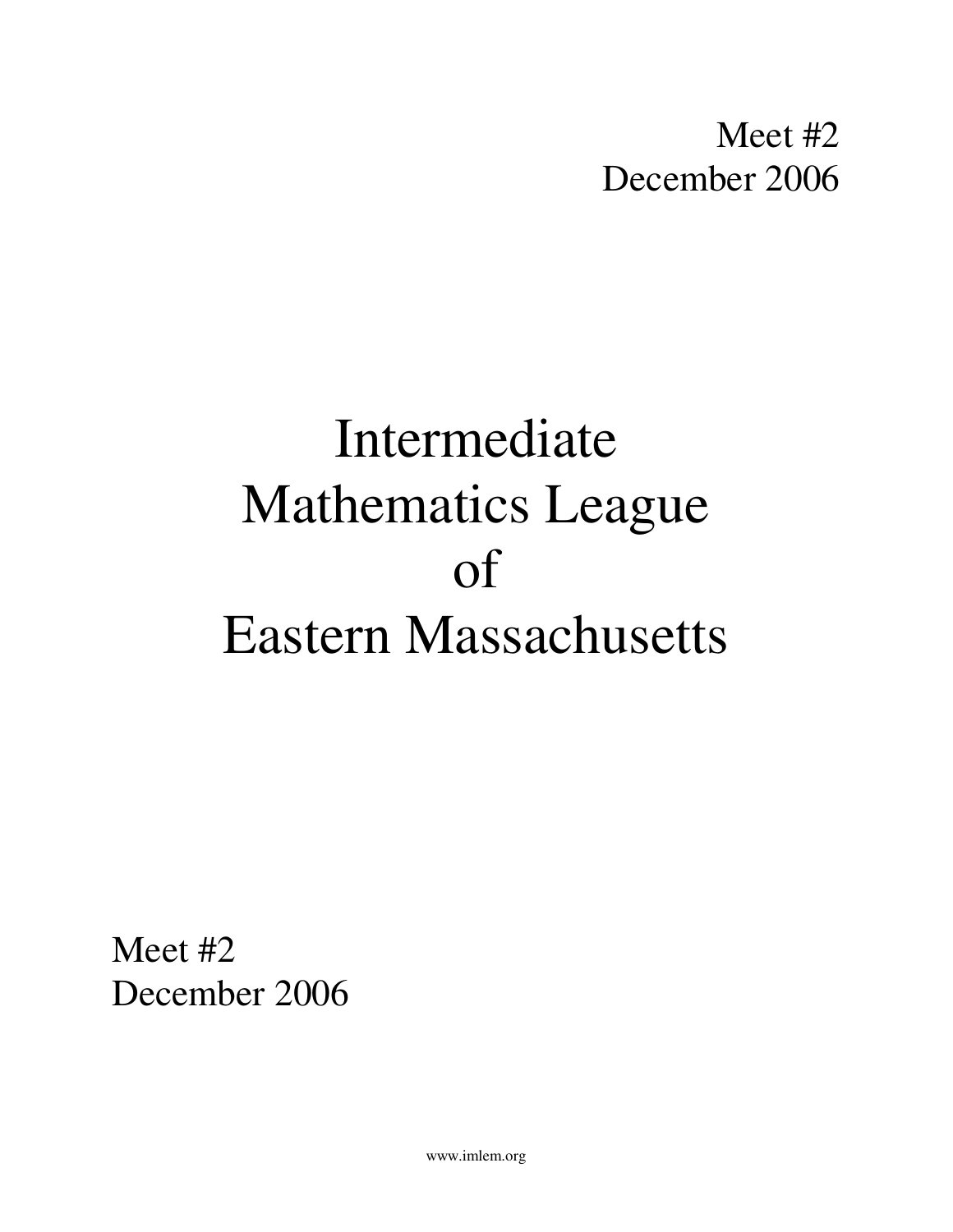Category 1 **Mystery** Meet #2, December 2006

**1.** If the pattern below is extended to the sixth row, what number would appear in the circle?



**2.** Sadie is 3 years younger than Beth. Leila is 2 years older than James. Nathaniel is 4 years older than Sadie. Leila is 4 years younger than Beth. How many years older is Nathaniel than Beth?

**3.** Find the differences for the pairs of numbers on the corners and write the answer on the midpoint between them. Repeat the process for each square. What is the sum of the numbers at the four corners of the inner-most square?





www.imlem.org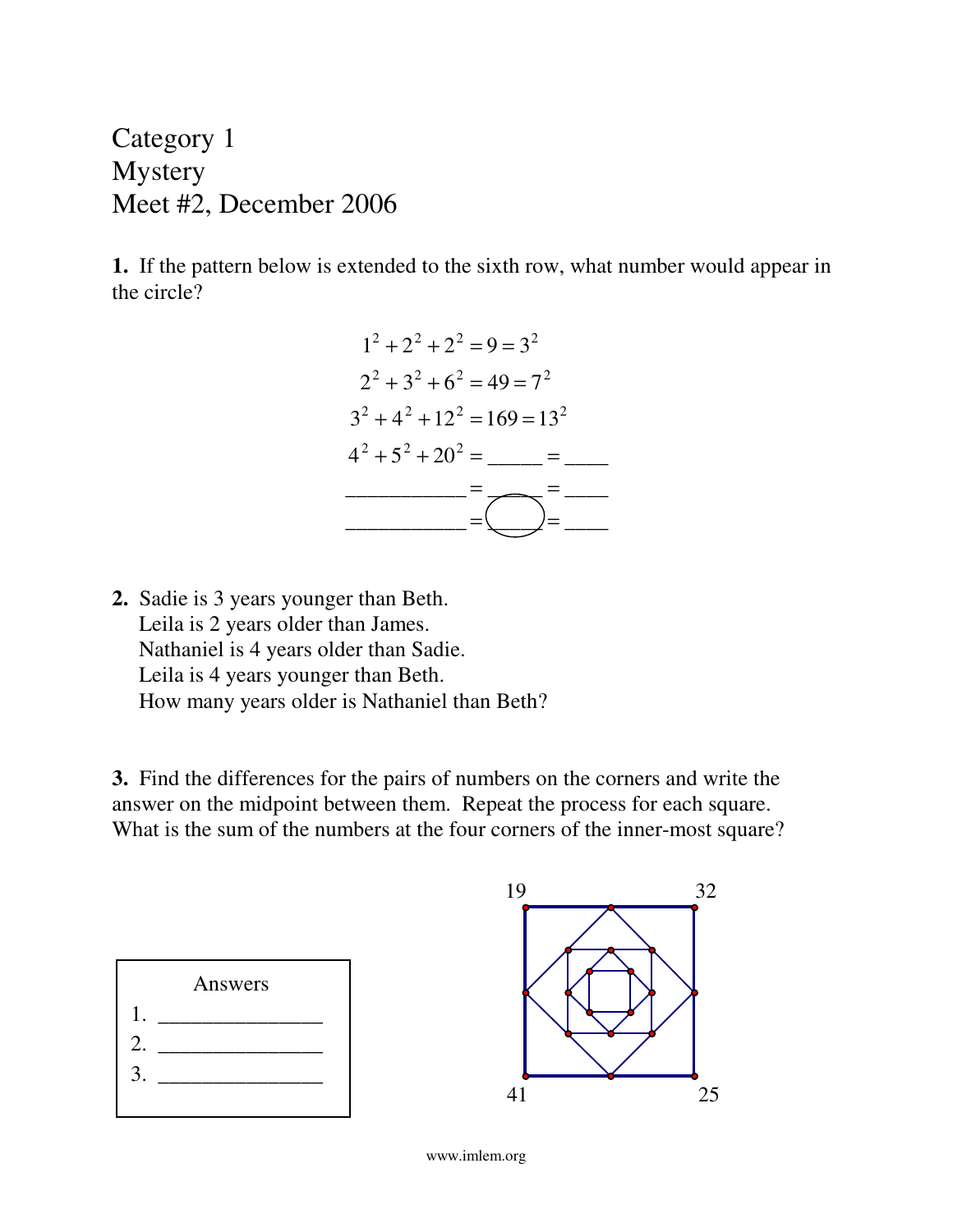#### Solutions to Category 1 Mystery Meet #2, December 2006

| Answers | 1. In the third position of the sums, the base increases by<br>4, then 6, then 8, etc. The same is true of the base at the |
|---------|----------------------------------------------------------------------------------------------------------------------------|
| 1. 1849 | far right. The desired value is $43^2 = 1849$ .                                                                            |
|         | $1^2 + 2^2 + 2^2 = 9 = 3^2$                                                                                                |
| 2.1     | $2^2 + 3^2 + 6^2 = 49 = 7^2$                                                                                               |
| 3.0     | $3^2 + 4^2 + 12^2 = 169 = 13^2$                                                                                            |
|         | $4^2 + 5^2 + 20^2 = 441 = 21^2$                                                                                            |
|         | $5^2 + 6^2 + 30^2 = 961 = 31^2$                                                                                            |
|         | $6^2 + 7^2 + 42^2 = 1849 = 43^2$                                                                                           |

**2.** We only need the first and third statements to solve this problem. If Sadie is 3 years younger than Beth, then Beth is 3 years older than Sadie. Nate is 4 years older than Sadie, so Nate must be  $4 - 3 = 1$  year older than Beth.

**3.** The four numbers at the corners of the inner-most square are all zeros. The desired sum is thus **0**.



Students with correct answer in a cluster of 6 schools:

- **1.** 28/36
- **2.** 34/36
- **3.** 31/36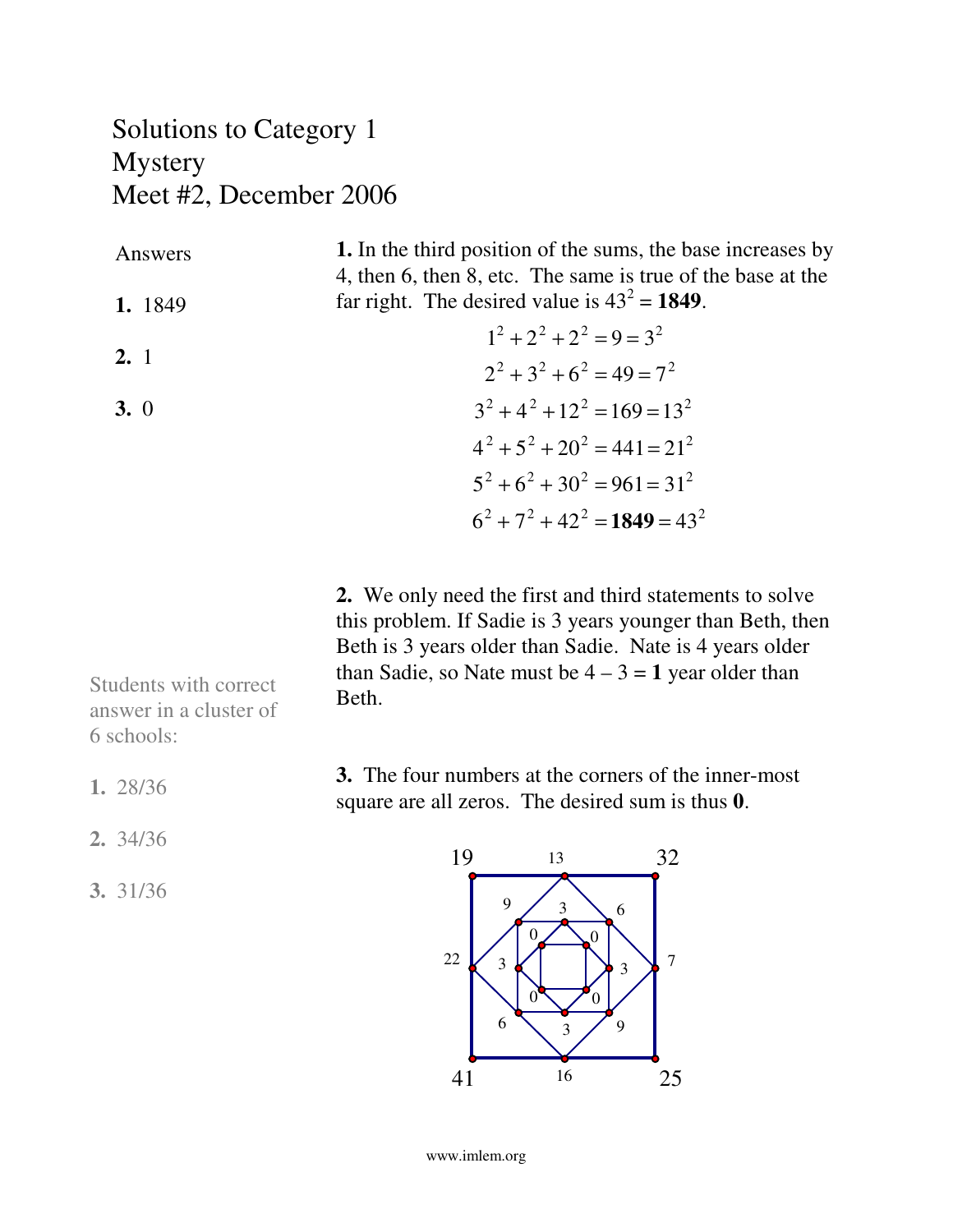Category 2 **Geometry** Meet #2, December 2006

**1.** The square at the far left in the figure below is a unit square. As you move to the right, the side length of each square increases by 1 unit. How many units are in the perimeter of the entire figure?



**2.** In the figure below, sides TR and AP are parallel, but sides TP and RA are not parallel. The length of side TR is 11 units and the length of side AP is 17 units. If the area of TRAP is 84 square units, how many units apart are the two parallel lines?



**3.** If the area of the inner-most square EFGH is 9 square units, how many units are in the perimeter of the outer-most square ABCD?

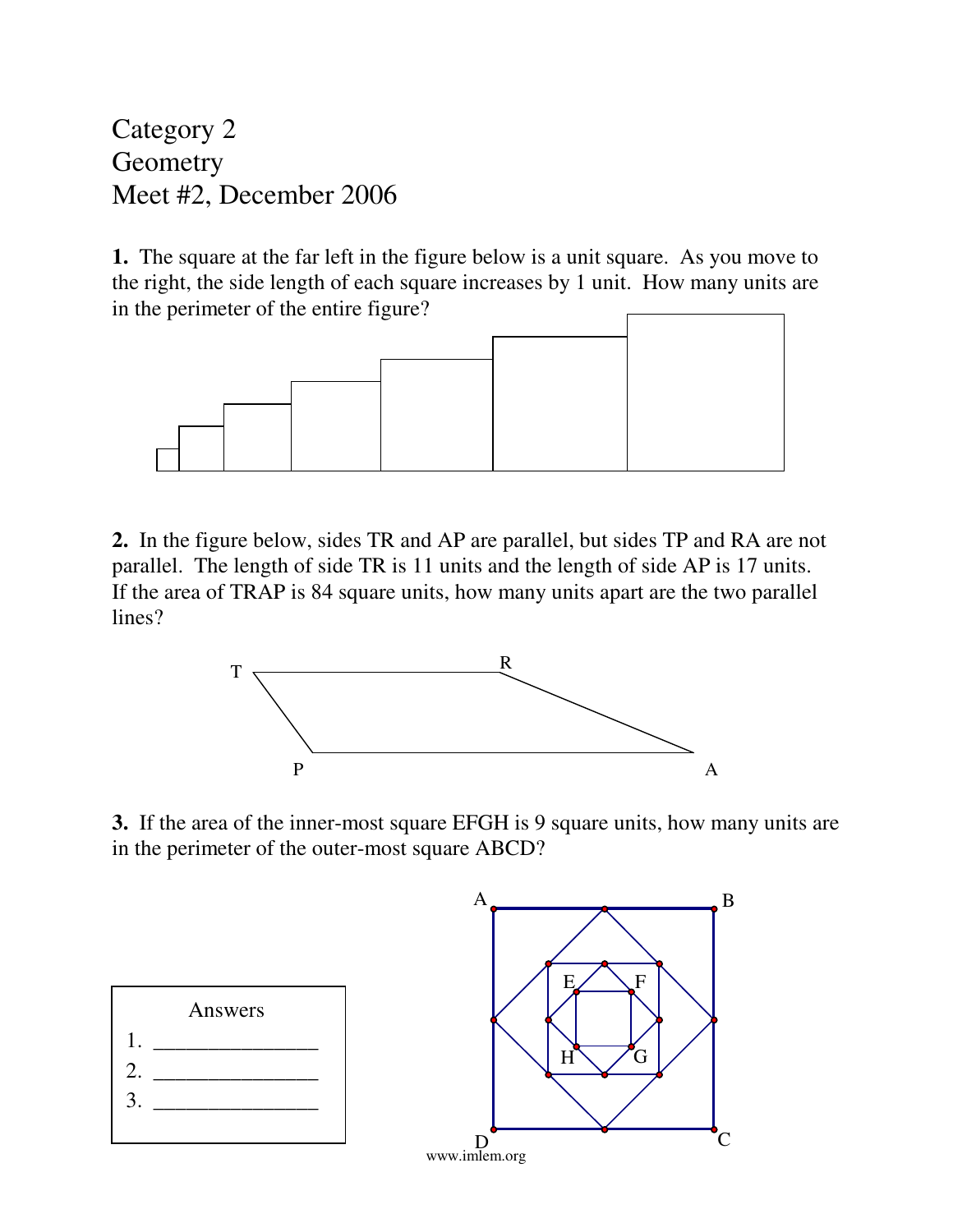#### Solutions to Category 2 **Geometry** Meet #2, December 2006

| Answers      | 1. The distance across the bottom of the figure is          |
|--------------|-------------------------------------------------------------|
|              | $1 + 2 + 3 + 4 + 5 + 6 + 7 = 28$ units. The sum of the      |
| 1. 70        | horizontal distances across the tops of the squares is also |
|              | 28 units. The height of the square at the far right is 7    |
| 2.6          | units. There are also seven 1 unit lengths on the left of   |
|              | each square. The total perimeter of the figure is thus 28   |
| <b>3.</b> 48 | $+28 + 7 + 7 = 70$ units.                                   |

**2.** Quadrilateral TRAP is a trapezoid. The formula for the area of a trapezoid is  $A =$ 1 2  $h(b_1 + b_2)$ , where *h* is the height and  $b_1$  and  $b_2$  are the two parallel bases. We know the area and the lengths of the two bases. Solving for *h* in the area formula as shown below, we find that the two parallel lines are **6** units apart.

 $84 =$ 

1 2

1

*h*(11+17)

Students with correct answer in a cluster of 6 schools:

**1.** 28/36

#### **2.** 28/36

**3.** 20/36!

*(Many got 144 for #3, which is the AREA of the outer square, not the perimeter.)*

 $84 =$ 2 *h*(28)  $84 = 14h$ *h* = 84 14 = **6 3.** Each larger square in the figure is twice the area of the one inside it. Since the area of square EFGH is 9 square units, the area of square ABCD must be  $9 \times 2 \times 2$ 

 $\times$  2  $\times$  2 = 144 square units. The side length of square ABCD must be 12 units, since  $12 \times 12 = 144$ . The perimeter of square ABCD is thus  $4 \times 12 = 48$  units.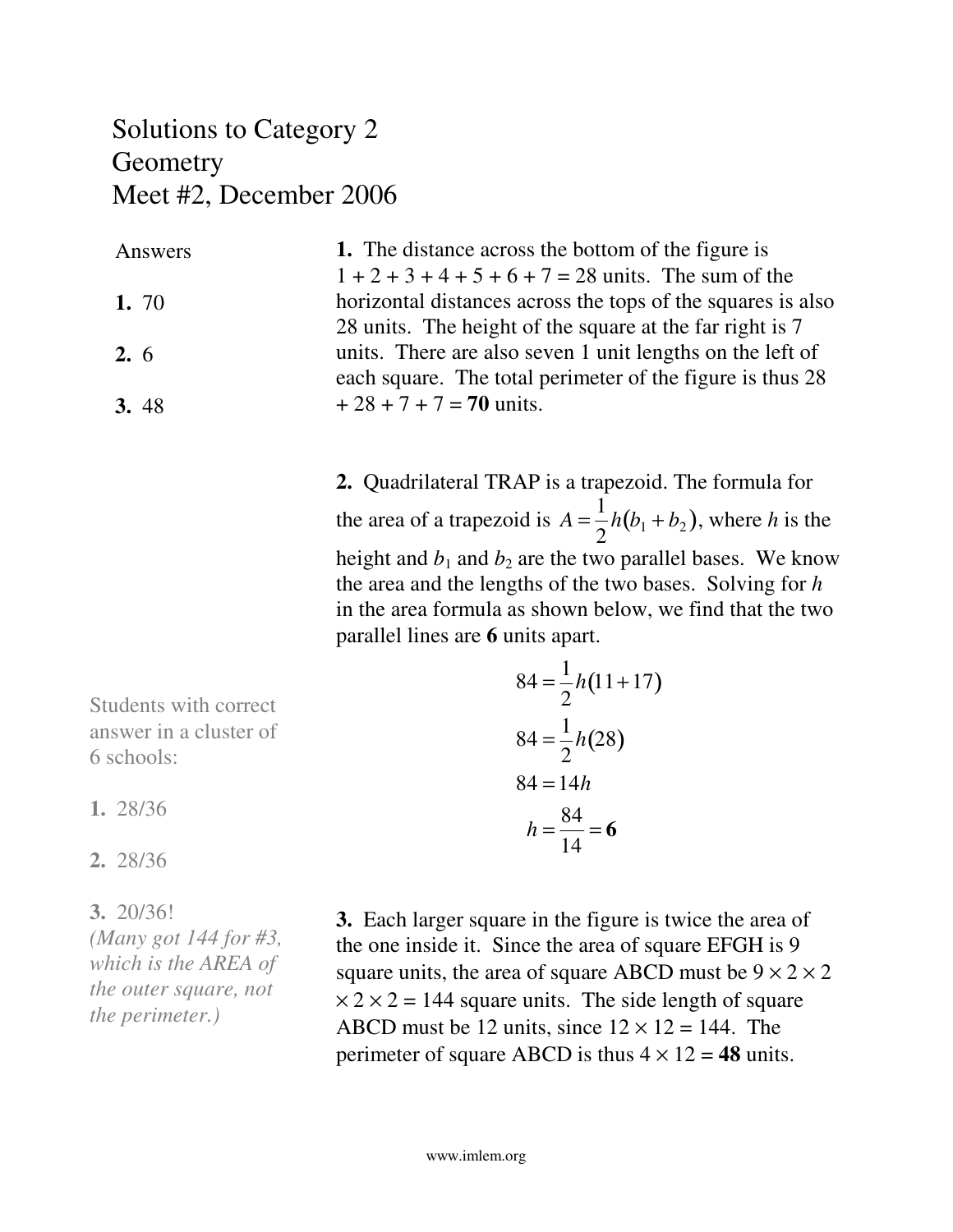Category 3 Number Theory Meet #2, December 2006

**1.** Give the prime factorization of 792. You may use exponents or not, but you must list the primes from least to greatest. For example, the prime factorization of 60 can be written as  $2^2 \cdot 3 \cdot 5$  or as  $2 \cdot 2 \cdot 3 \cdot 5$ .

**2.** The product of two numbers is 396. If the greatest common factor (GCF) of these two numbers is 3, what is the least common multiple (LCM) of these two numbers?

**3.** At the manufacturing plant of Gadgets & Gizmos, Inc., it takes 1 hour and 24 minutes to assemble a gadget and 1 hour and 52 minutes to assemble a gizmo. At 9:12 AM one morning, a new gadget and a new gizmo roll off the assembly lines simultaneously. Give the time of day, using AM or PM, for the next time that a new gadget and a new gizmo will roll off the assembly line simultaneously.

|    | Answers |  |
|----|---------|--|
|    |         |  |
| 2. |         |  |
| 3. |         |  |
|    |         |  |
|    |         |  |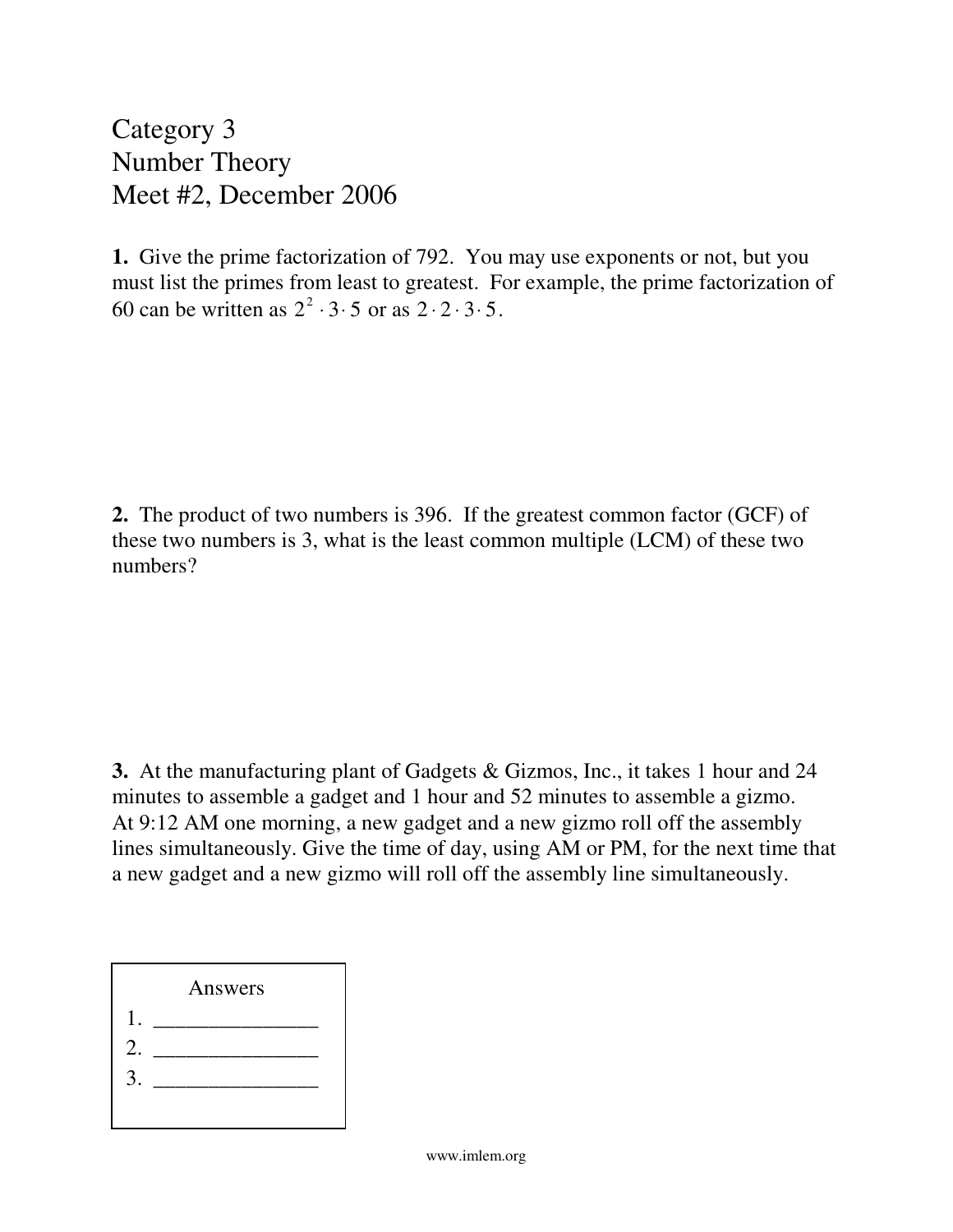# Solutions to Category 3 Number Theory Meet #2, December 2006

| Answers                                      | 1. The prime factorization of 792 can be written in exponential                                                                                                                                                                                                                                                                            |
|----------------------------------------------|--------------------------------------------------------------------------------------------------------------------------------------------------------------------------------------------------------------------------------------------------------------------------------------------------------------------------------------------|
| 1. $2^3 \cdot 3^2 \cdot 11$<br><b>or</b>     | form, with the primes listed from least to greatest as $2^3 \cdot 3^2 \cdot 11$<br>or $2^3 \tcdot 3^2 \tcdot 11^1$ . Without exponents, we would write<br>$2 \cdot 2 \cdot 2 \cdot 3 \cdot 3 \cdot 11$ . We will also accept the symbol $\times$ for                                                                                       |
| $2 \cdot 2 \cdot 2 \cdot 3 \cdot 3 \cdot 11$ | multiplication.                                                                                                                                                                                                                                                                                                                            |
| 2. 132                                       |                                                                                                                                                                                                                                                                                                                                            |
| <b>3.</b> 2:48 PM                            | 2. In general, the product of the GCF and the LCM of two<br>numbers is equal to the product of the two numbers. We know<br>the product of the two numbers, so if we divide by the GCF we<br>will get the LCM: $396 \div 3 = 132$ .                                                                                                         |
|                                              |                                                                                                                                                                                                                                                                                                                                            |
| Students with correct                        | 3. Gadgets take 1 hour and 24 minutes, or $60 + 24 = 84$<br>minutes. Gizmos take 1 hour and 52 minutes, or $60 + 52 = 112$<br>minutes. We are looking for the least common multiple of 84<br>and 112. The prime factorizations are $84 = 2^2 \cdot 3 \cdot 7$ and<br>$112 = 24 \cdot 7$ . Taking the greatest number of each prime factor, |
| answer in a cluster of                       | we find that the LCM is $2^4 \cdot 3 \cdot 7 = 336$ . This means that after                                                                                                                                                                                                                                                                |
| 6 schools:                                   | 336 minutes, a new gadget and a new gizmo will again roll off<br>the assembly line simultaneously. This many minutes is 5                                                                                                                                                                                                                  |
| 1. 30/36                                     | hours and 36 minutes, so we need to find the time of day that is<br>5 hours and 36 minutes after 9:12 AM. In military time, this                                                                                                                                                                                                           |
| 2. 31/36                                     | would be 14:48. In regular time, it will be 2:48 PM.                                                                                                                                                                                                                                                                                       |
| 3.21/36!                                     |                                                                                                                                                                                                                                                                                                                                            |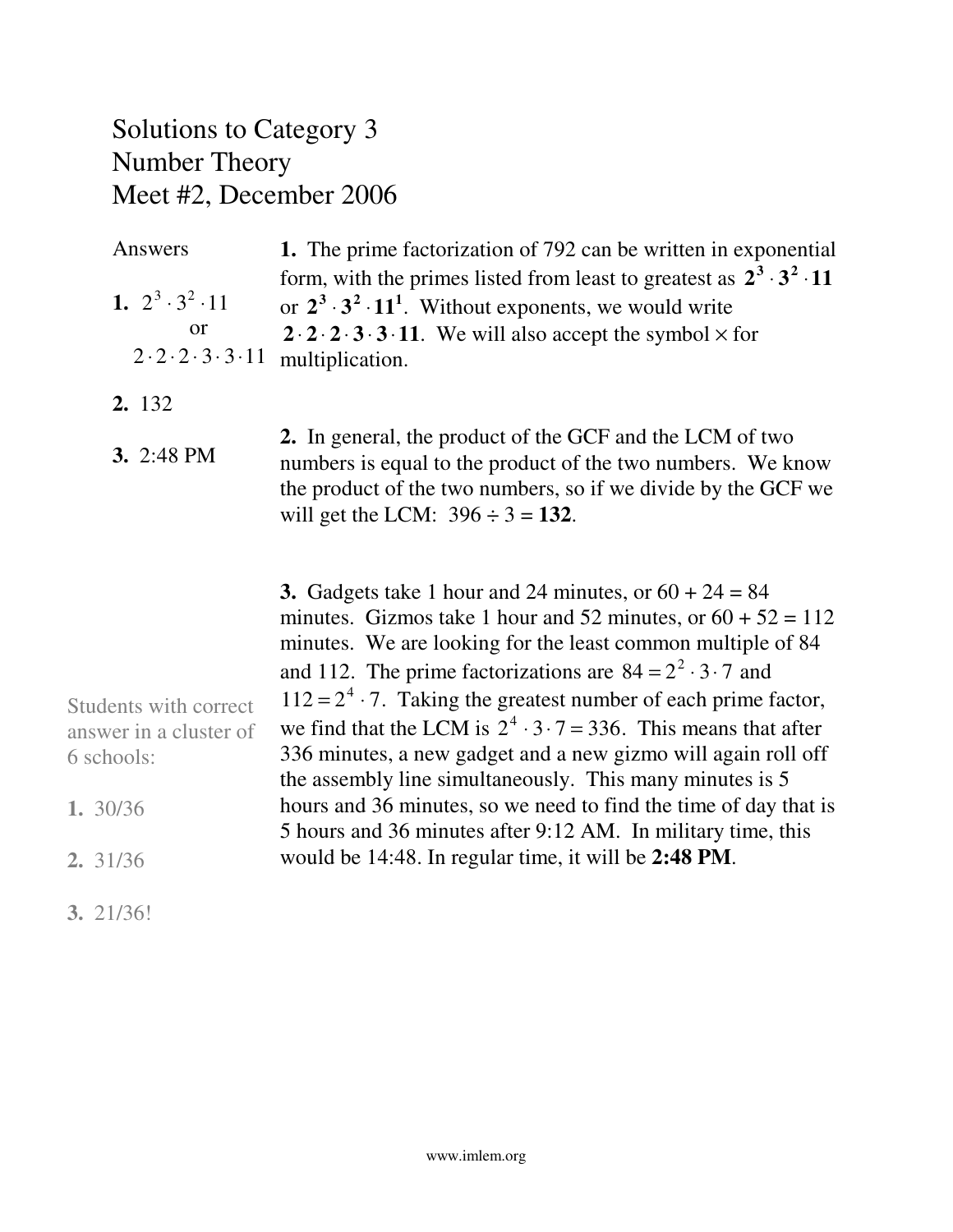Category 4 Arithmetic Meet #2, December 2006

1. What is 20% of 
$$
\frac{5}{8}
$$
 of  $\frac{4}{9}$  of 162?

**2.** Find the value of 0.83 0.416 . Express your answer in simplest form.

**3.** The repeating decimal for 1 17 is 0.0588235294117647. What digit will appear in the twenty-third decimal place of the decimal equivalent for 1− 1 17 ?

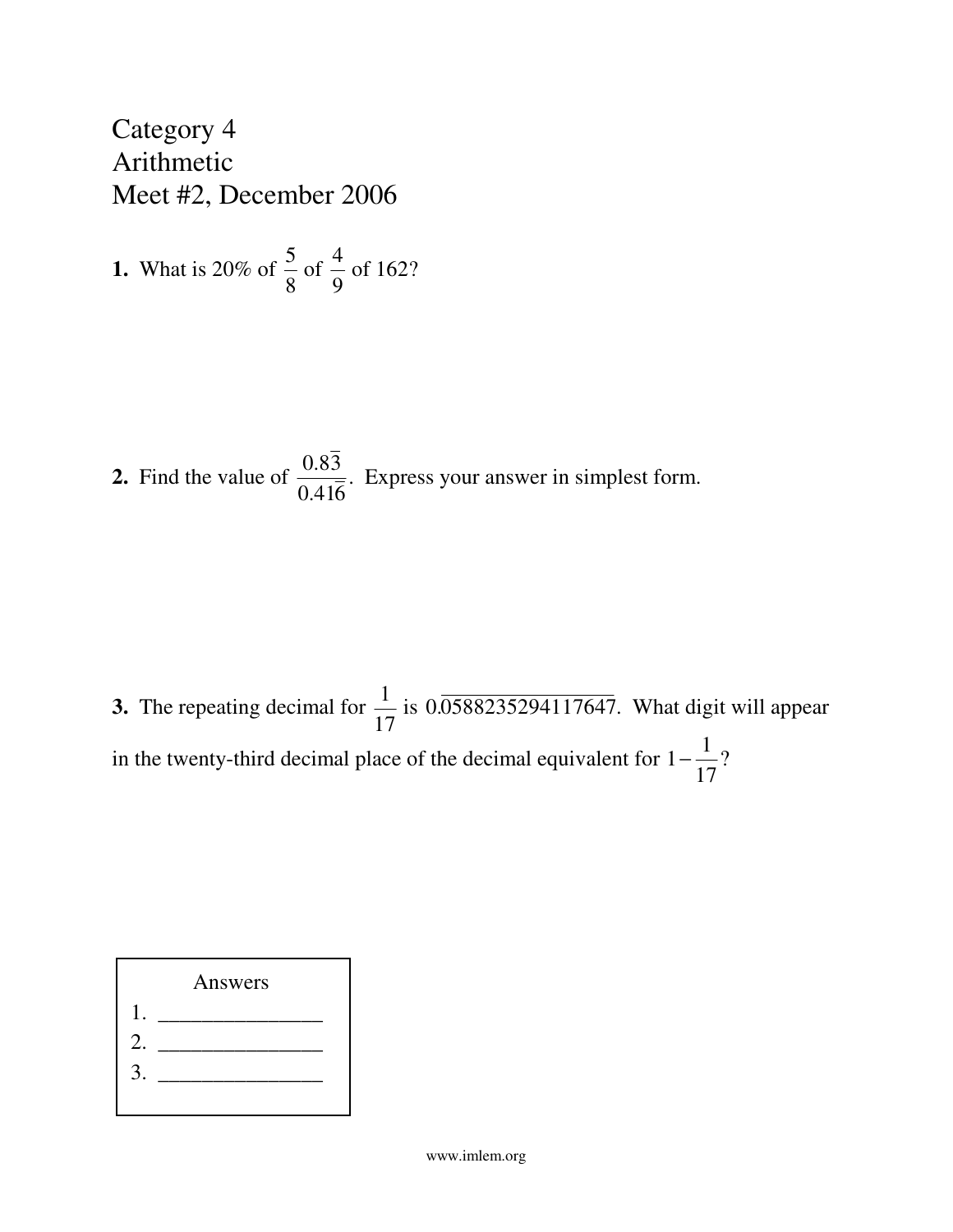# Solutions to Category 4 Arithmetic Meet #2, December 2006

| Answers<br>1.9                                                                   | 1. It helps to convert the percent to a fraction: $20\%$ =<br>$\frac{20}{100} = \frac{1}{5}$ . The word "of" generally means multiply, so                                                                                                                                                                                                                                                                                                                                                                                                                                                                                                                                                                                                                                                                                 |
|----------------------------------------------------------------------------------|---------------------------------------------------------------------------------------------------------------------------------------------------------------------------------------------------------------------------------------------------------------------------------------------------------------------------------------------------------------------------------------------------------------------------------------------------------------------------------------------------------------------------------------------------------------------------------------------------------------------------------------------------------------------------------------------------------------------------------------------------------------------------------------------------------------------------|
| 2.2                                                                              | the value we are looking for is $\frac{1}{5} \times \frac{5}{8} \times \frac{4}{9} \times 162 = \frac{162}{18} = 9$ .                                                                                                                                                                                                                                                                                                                                                                                                                                                                                                                                                                                                                                                                                                     |
| 3.4<br>Students with<br>correct answer in a<br>cluster of 6 schools:<br>1. 31/36 | 2. To convert each repeating decimal to a fraction, we<br>use a little algebra as follows. If $x = 0.83$ , then<br>$10x = 8.33$ . Subtracting the first equation from the<br>second, we get $10x - x = 8.33 - 0.83$ or $9x = 7.5$ .<br>Dividing both sides of the equation by 9, we find that<br>$x = \frac{7.5}{9} = \frac{75}{90} = \frac{5}{6}$ . Similarly, if $y = 0.41\overline{6}$ , then<br>$10y = 4.166$ . Again subtracting the first equation from<br>the second, we get $10y - y = 4.166 - 0.416$ or $9y = 3.75$ .<br>Dividing both sides by 9, we find that<br>$y = \frac{3.75}{9} = \frac{375}{900} = \frac{5}{12}$ . Finally, the value of our original<br>fraction must be $\frac{0.83}{0.416} = \frac{\frac{5}{6}}{\frac{5}{2}} = \frac{5}{6} \div \frac{5}{12} = \frac{5}{6} \times \frac{12}{5} = 2$ . |
| 2. 19/36!<br>(the most difficult of<br><i>this meet</i> )<br>3.23/36             | 3. The repeating decimal pattern for $\frac{1}{17}$ is 16 digits<br>long. The same 16-digit pattern occurs in the decimal<br>equivalent of $1 - \frac{1}{17} = \frac{16}{17}$ , but it starts with the 9 instead<br>of the 0. Thus we have $\frac{16}{17} = 0.9411764705882352$ . The<br>twenty-third digit in the pattern will be the same as the<br>seventh digit in the pattern, since $23 - 16 = 7$ . The digit<br>is $4$ .                                                                                                                                                                                                                                                                                                                                                                                           |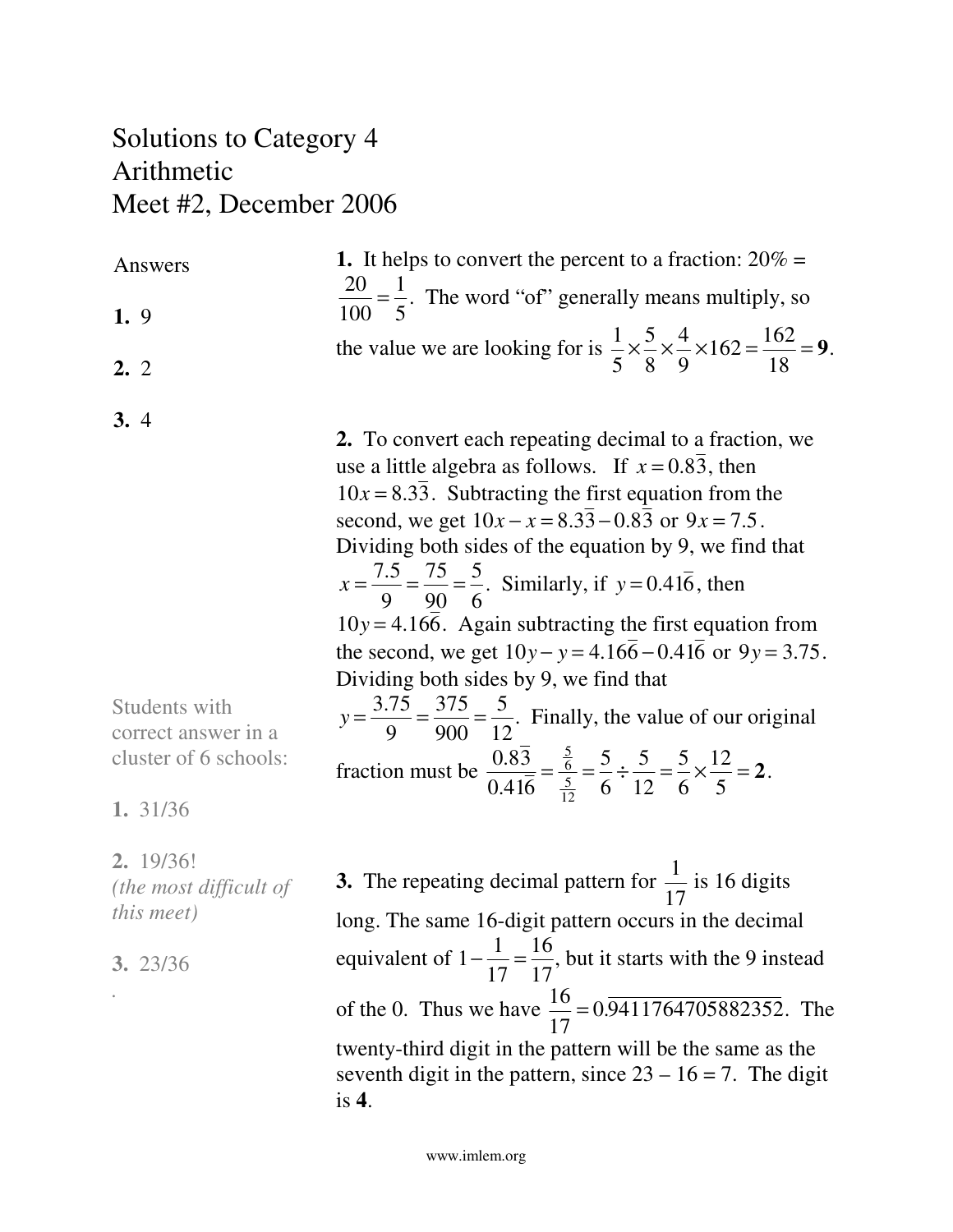Category 5 Algebra Meet #2, December 2006

**1.** Use the five equations below to find the value of *A*.

$$
A2 = 92 - B
$$
  
\n
$$
B = C + 5
$$
  
\n
$$
2C = \frac{D}{4}
$$
  
\n
$$
D = 3E4
$$
  
\n
$$
E5 = 32
$$

**2.** The formula for the area of an equilateral triangle with side length *s* is  $A =$  $s^2\sqrt{3}$ 4 . A regular hexagon can be subdivided into six equilateral triangles as shown in the figure below. If the area of a regular hexagon is  $600\sqrt{3}$  square centimeters, how many centimeters are in the side length of the hexagon?



**3.** The sum of three consecutive multiples of 29 is equal to the sum of four consecutive multiples of 9. If the smallest of the four multiples of 9 is 117, what is the value of the greatest of the three multiples of 29?

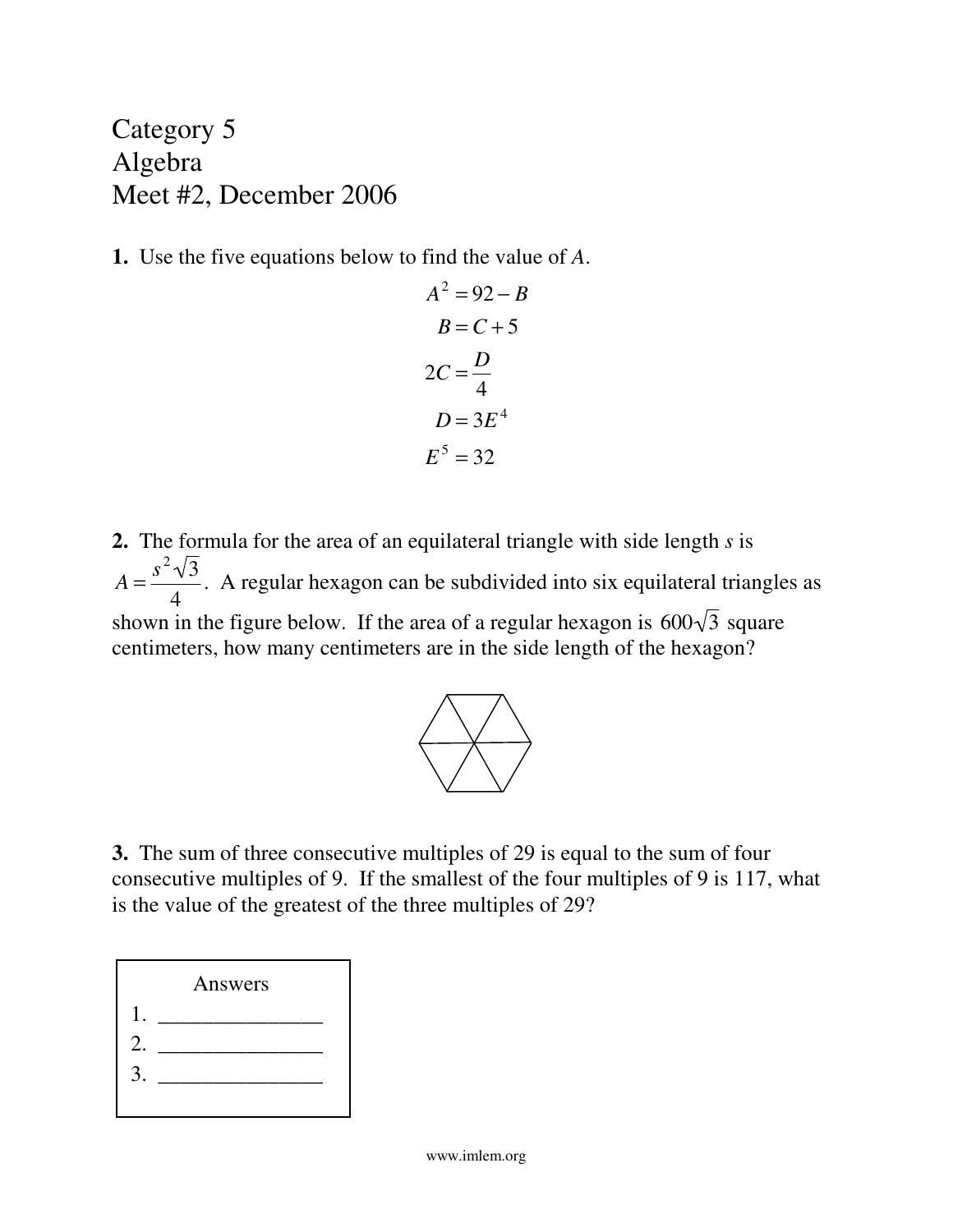### Solutions to Category 5 Algebra Meet #2, December 2006

| Answers        | <b>1.</b> Starting with the last equation and working our way back up, |
|----------------|------------------------------------------------------------------------|
|                | we find that $E = 2$ , $D = 48$ , $C = 6$ , $B = 11$ , and $A = 9$ .   |
| 1. $9 (or -9)$ | -9 is also an acceptable answer, as $(-9)^2$ =81.                      |

**2.** First we will equate the area we are given with six times the formula for the area of an equilateral triangle. Then we will solve for the side length *s*. **2.** 20 **3.** 203

$$
600\sqrt{3} = 6\left(\frac{s^2\sqrt{3}}{4}\right)
$$

Dividing both sides of the equation by 6 and by  $\sqrt{3}$ , we get  $100 =$ *s* 2 4 . Next, we multiply both sides of the equation by 4, which gives us  $400 = s^2$ . Since  $20^2$  is 400, the side length of the hexagon must be **20** centimeters.

**3.** The four consecutive multiples of 9 must be 117, 126, 135, and 144. Their sum is 522. Dividing 522 by 29, we get 18. Since  $5 + 6 + 7 = 18$ , we can figure out that the three consecutive multiples of 29 must be  $5 \times 29 = 145, 6 \times 29 = 145$ 174, and  $7 \times 29 = 203$ , which is the greatest. Students with correct answer in a cluster of 6 schools: **1.** 34/36

- **2.** 23/36
- **3.** 25/36

*.*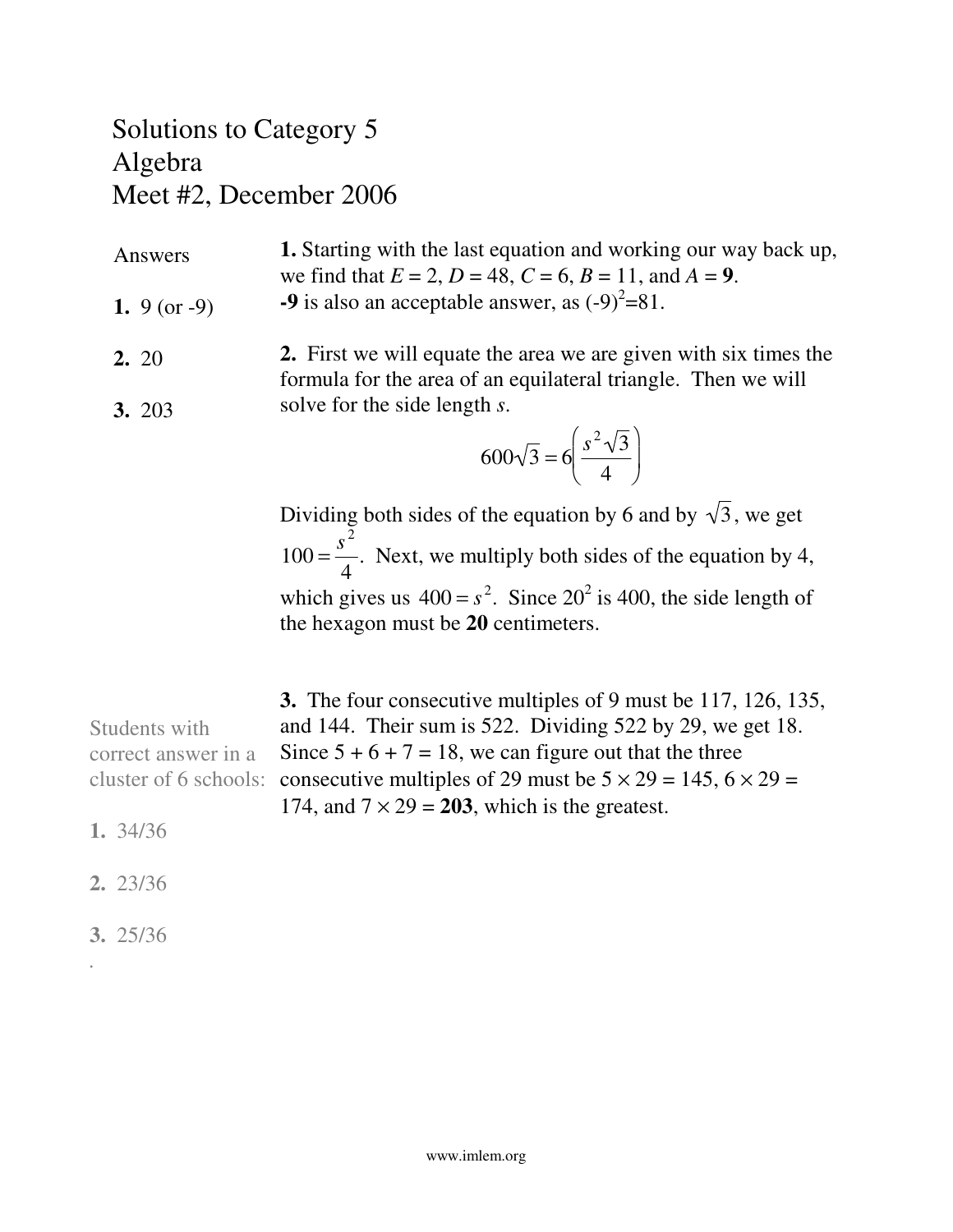Category 6 Team Questions Meet #2, December 2006

**1.** Find the sum of all the positive factors of 2006.

**2.** *A*, *B*, *C*, and *D* are different whole numbers. What is the greatest possible value of *A* if each of the statements below is true?

 $A + B < C + D$ ,  $A < B$ ,  $A + B + C + D < 100$ 

**3.** Taro keeps his calculator collection in the four boxes shown below. There are three times as many calculators in box D as there are in box B. Box A has twice as many calculators as box C. Box C has five fewer calculators than box B. If there are a total of 48 calculators in the four boxes, how many calculators are there in box B?



**4.** What is the average of all the possible sums that use three out of five of the following numbers: 1, 2, 4, 8, and 16. Express your answer as a decimal to the nearest tenth.

**5.** What fraction of the factors of 96,096 are odd?



**6.** Using the values the team obtained in questions 1 through 5, give the *largest prime factor* of the value of the expression below:

$$
\frac{5A}{BCE} - 10D
$$

www.imlem.org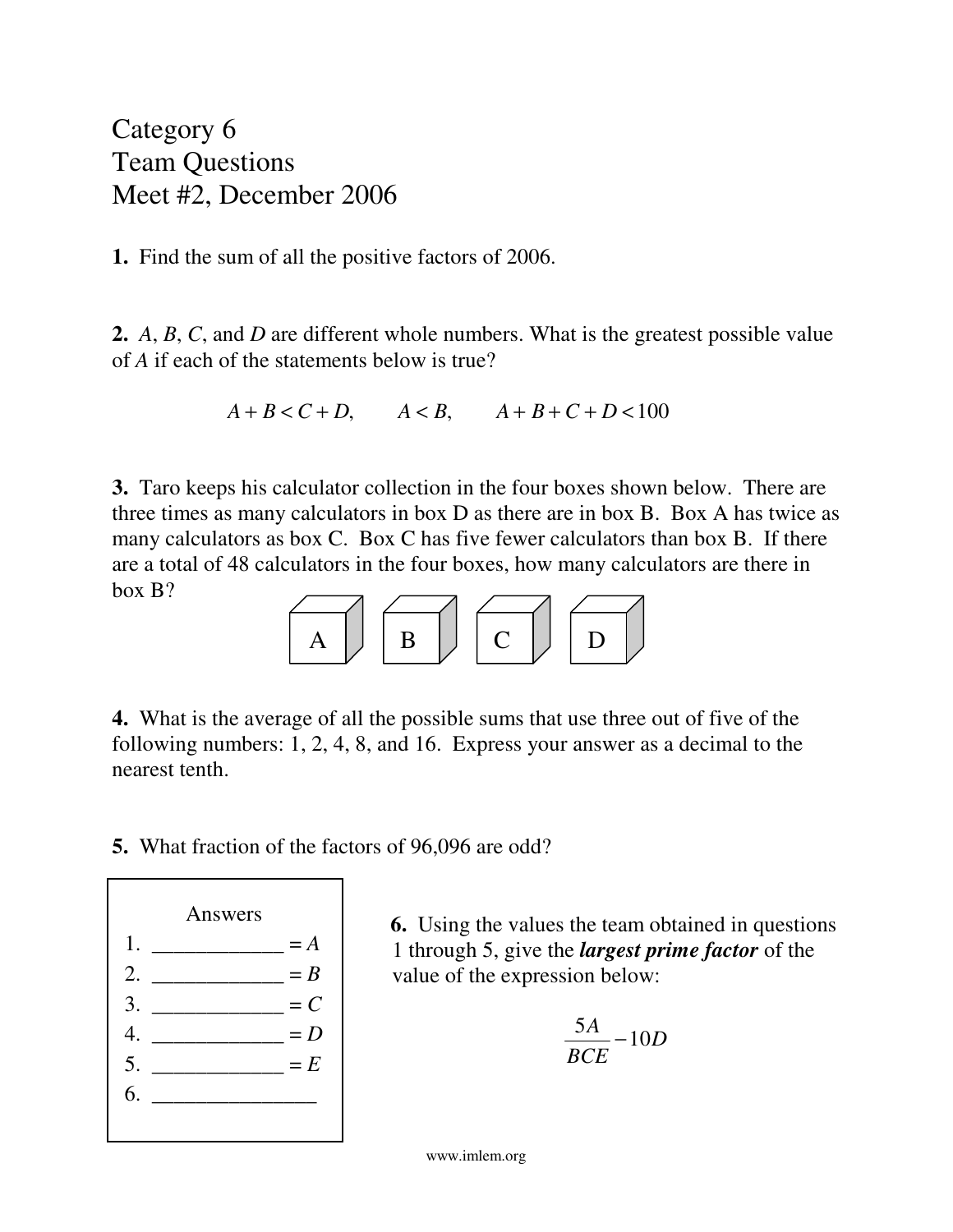# Solutions to Category 6 Team Questions Meet #2, December 2006

| Answers<br>1. 3240<br>2.24                                                | 1. The prime factorization of 2006 is $2^1 \tcdot 17^1 \tcdot 59^1$ . The eight<br>factors of 2006 are 1, 2, 17, 34, 59, 118, 1003, and 2006. Their<br>sum is 3240. This sum can also be calculated as follows:<br>$(2+1)(17+1)(59+1) = 3 \cdot 18 \cdot 60 = 3240.$                                                                              |
|---------------------------------------------------------------------------|---------------------------------------------------------------------------------------------------------------------------------------------------------------------------------------------------------------------------------------------------------------------------------------------------------------------------------------------------|
| 3.9<br>4. 18.6<br>5. $\frac{1}{6}$                                        | <b>2.</b> Let's start with all four numbers equal to 25 and then make<br>adjustments. We want $A + B$ to be as close to $C + D$ as<br>possible, so let's have $A + B = 49$ and $C + D = 50$ . Then A can<br>be 24 and B can be 25. C can be 23 and D can be 27. The<br>greatest possible value for A is 24.                                       |
| 6. 11<br>Some Incorrect<br><b>Answers Seen</b>                            | <b>3.</b> Suppose there are x calculators in box B. Then there are $3x$<br>calculators in box D, $x - 5$ calculators in box C, and $2(x - 5)$<br>calculators in box A. Since we know there are 48 calculators in<br>all, we can write and solve an algebraic equation as shown<br>below.<br>$2(x-5) + x + (x-5) + 3x = 48$<br>$2x-10+x+x-5+3x=48$ |
| 1. 3012, 3088<br>2. 23<br>3.<br>$\mathbf{4}$ .<br>5. 5/32, 1/2, 1/8<br>6. | $7x-15=48$<br>$7x = 63$<br>$x=9$<br>There must be 9 calculators in box B.                                                                                                                                                                                                                                                                         |